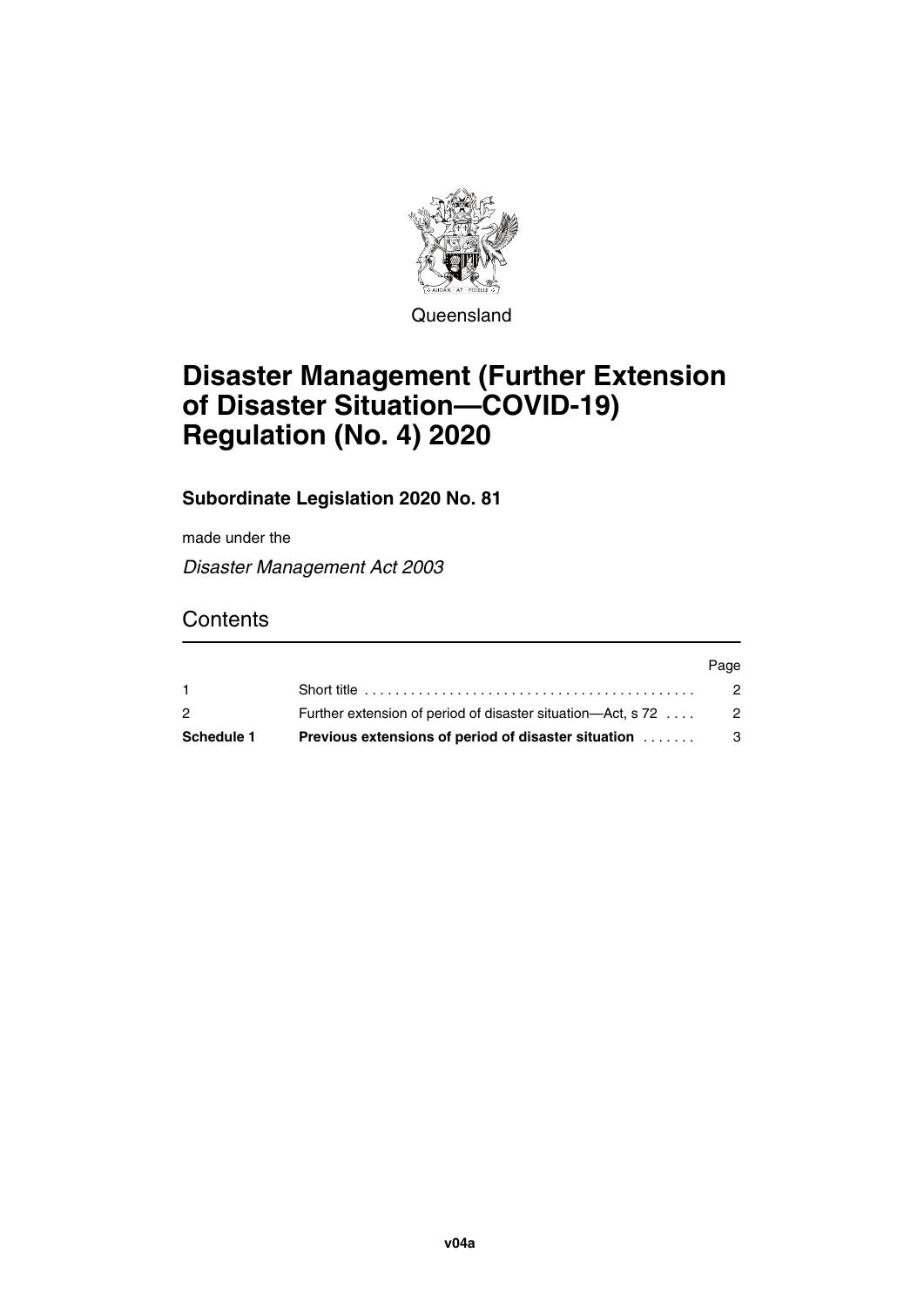Disaster Management (Further Extension of Disaster Situation—COVID-19) Regulation (No. 4) 2020

[s 1]

#### <span id="page-1-0"></span>**1 Short title**

<span id="page-1-1"></span>This regulation may be cited as the *Disaster Management (Further Extension of Disaster Situation—COVID-19) Regulation (No. 4) 2020*.

#### <span id="page-1-2"></span>**2 Further extension of period of disaster situation—Act, s 72**

- <span id="page-1-3"></span>(1) This section applies to the disaster situation—
	- (a) declared on 22 March 2020, under section 69 of the Act, for the whole of the State; and
	- (b) extended on 2 April 2020, under section 72 of the Act, by the *Disaster Management (Extension of Disaster Situation—COVID-19) Regulation 2020*; and
	- (c) further extended, under section 72 of the Act, on the dates stated in schedule 1.
- (2) The period of the disaster situation for the whole of the State is further extended, under section 72 of the Act, by 90 days.

*Notes—*

- 1 Notice of the declaration of the disaster situation was gazetted on 22 March 2020.
- 2 Under section 72 of the Act, this regulation commences on the day it is made and expires at the end of the extended period unless it is sooner repealed or it expires under section 73(4) of the Act.
- 3 See section 138 of the Act in relation to the application of section 72 of the Act for the COVID-19 emergency period.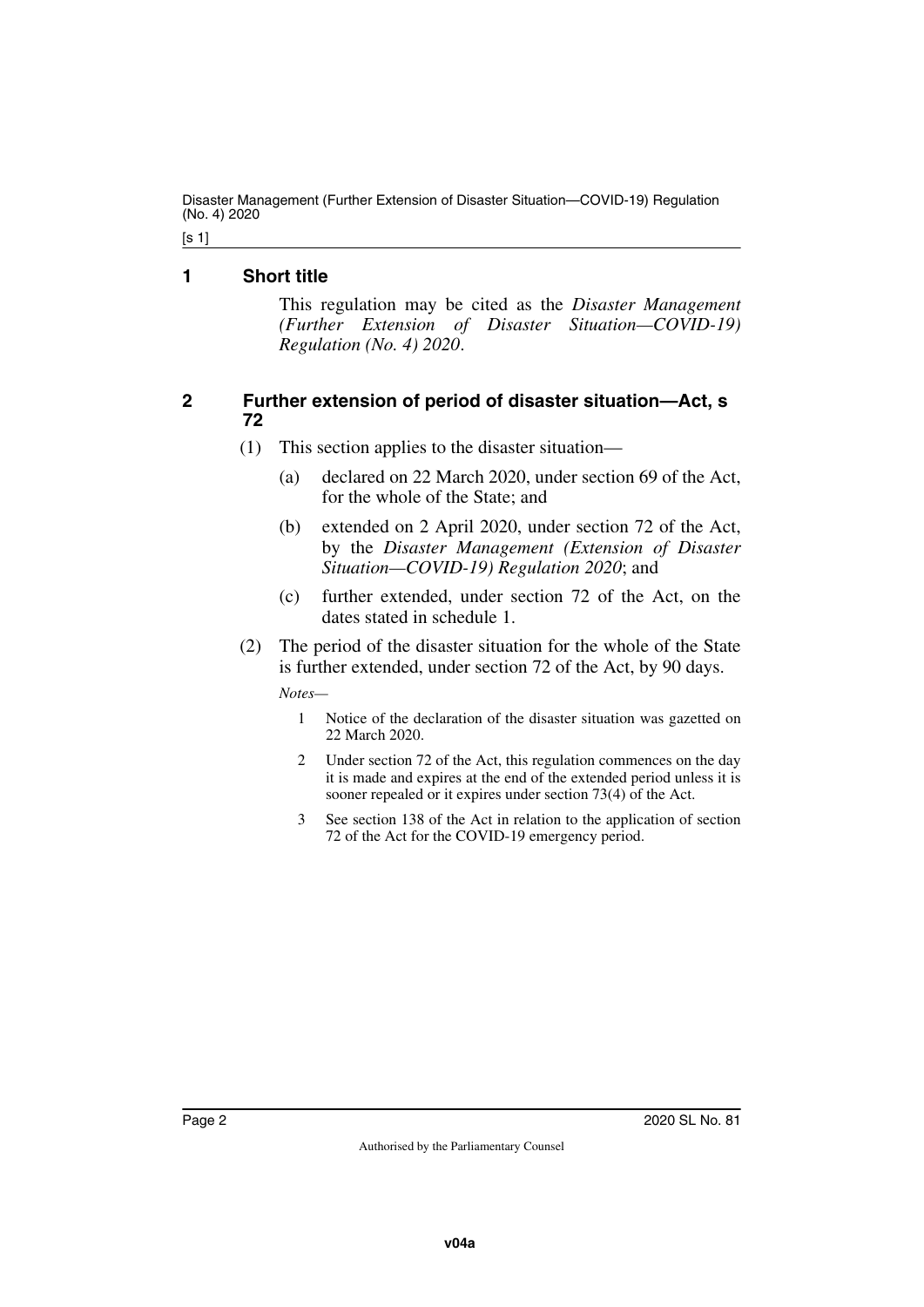## <span id="page-2-1"></span><span id="page-2-0"></span>Schedule 1 Previous extensions of period **of disaster situation**

section 2(1)(c)

| Dates of previous<br>extensions | Regulations further extending disaster situation                                                     |
|---------------------------------|------------------------------------------------------------------------------------------------------|
| 16 April 2020                   | Disaster Management (Further Extension of<br>Disaster Situation-COVID-19) Regulation 2020            |
| 30 April 2020                   | Disaster Management (Further Extension of<br>Disaster Situation-COVID-19) Regulation (No. 2)<br>2020 |
| 14 May 2020                     | Disaster Management (Further Extension of<br>Disaster Situation-COVID-19) Regulation (No. 3)<br>2020 |